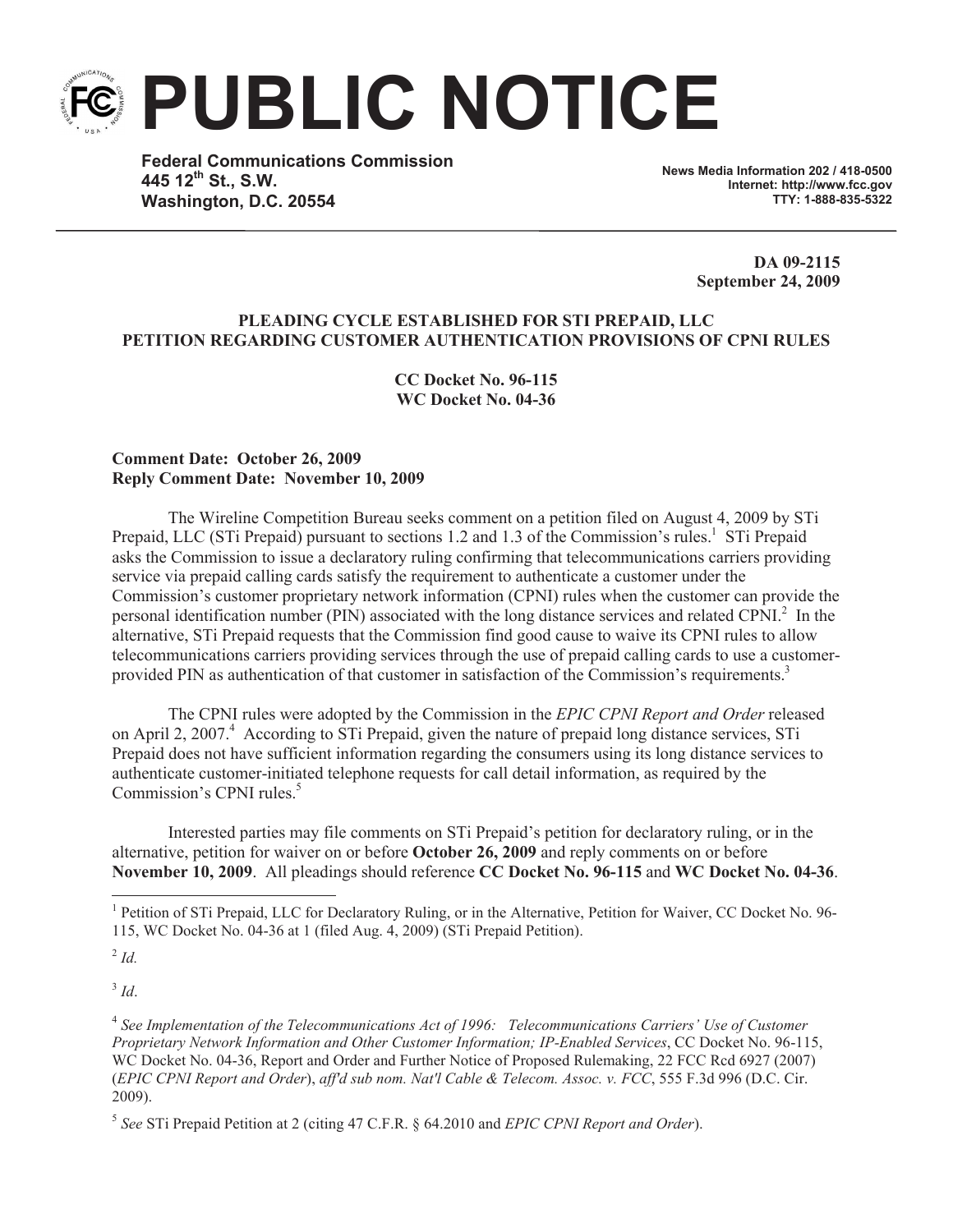All filings must be addressed to the Commission's Secretary, Marlene H. Dortch, Office of the Secretary, Federal Communications Commission, 445 12th Street, SW, Suite TW-A325, Washington, DC 20554. Parties should also send a copy of their filings to the Competition Policy Division, Wireline Competition Bureau, Federal Communications Commission, 445 12<sup>th</sup> Street, SW, Washington, DC 20554, or by e-mail to CPDcopies@fcc.gov. Parties shall also serve one copy with the Commission's copy contractor, Best Copy and Printing, Inc. (BCPI), Portals II, 445 12<sup>th</sup> Street, SW, Room CY-B402, Washington, DC 20554,  $(202)$  488-5300, or via e-mail to fcc@bcpiweb.com.

Comments may be filed using the Commission's Electronic Comment Filing System (ECFS) or by filing paper copies.

- Electronic Filers: Comments may be filed electronically using the Internet by accessing the ECFS: http://www.fcc.gov/cgb/ecfs/. Filers should follow the instructions provided on the website for submitting comments.
	- For ECFS filers, if multiple docket or rulemaking numbers appear in the caption of this proceeding, filers must transmit one electronic copy of the comments for each docket or rulemaking number referenced in the caption. In completing the transmittal screen, filers should include their full name, U.S. Postal Service mailing address, and the applicable docket or rulemaking number. Parties may also submit an electronic comment by Internet e-mail. To get filing instructions, filers should send an e-mail to ecfs@fcc.gov and include the following words in the body of the message: get form <your email address>. A sample form and directions will be sent in response.
- Paper Filers: Parties who choose to file by paper must file an original and four copies of each filing. If more than one docket or rulemaking number appears in the caption of this proceeding, filers must submit two additional copies for each additional docket or rulemaking number. **Parties are strongly encouraged to file comments electronically using the Commission's ECFS.**

Filings can be sent by hand or messenger delivery, by commercial overnight courier, or by firstclass or overnight U.S. Postal Service mail (although we continue to experience delays in receiving U.S. Postal Service mail). All filings must be addressed to the Commission's Secretary, Marlene H. Dortch, Office of the Secretary, Federal Communications Commission.

- The Commission's contractor will receive hand-delivered or messenger-delivered paper filings for the Commission's Secretary at 236 Massachusetts Avenue, NE, Suite 110, Washington, DC 20002. The filing hours at this location are 8 a.m. to 7 p.m. All hand deliveries must be held together with rubber bands or fasteners. Any envelopes must be disposed of before entering the building.
- Commercial overnight mail (other than U.S. Postal Service Express Mail and Priority Mail) must be sent to 9300 East Hampton Drive, Capitol Heights, MD 20743.
- **•** U.S. Postal Service first-class, Express, and Priority mail should be addressed to 445  $12<sup>th</sup>$ Street, SW, Washington, DC 20554.

People with Disabilities: To request materials in accessible formats for people with disabilities (braille, large print, electronic files, audio format), send an e-mail to fcc504@fcc.gov or call the Consumer & Governmental Affairs Bureau at 202-418-0530 (voice), 202-418-0432 (tty).